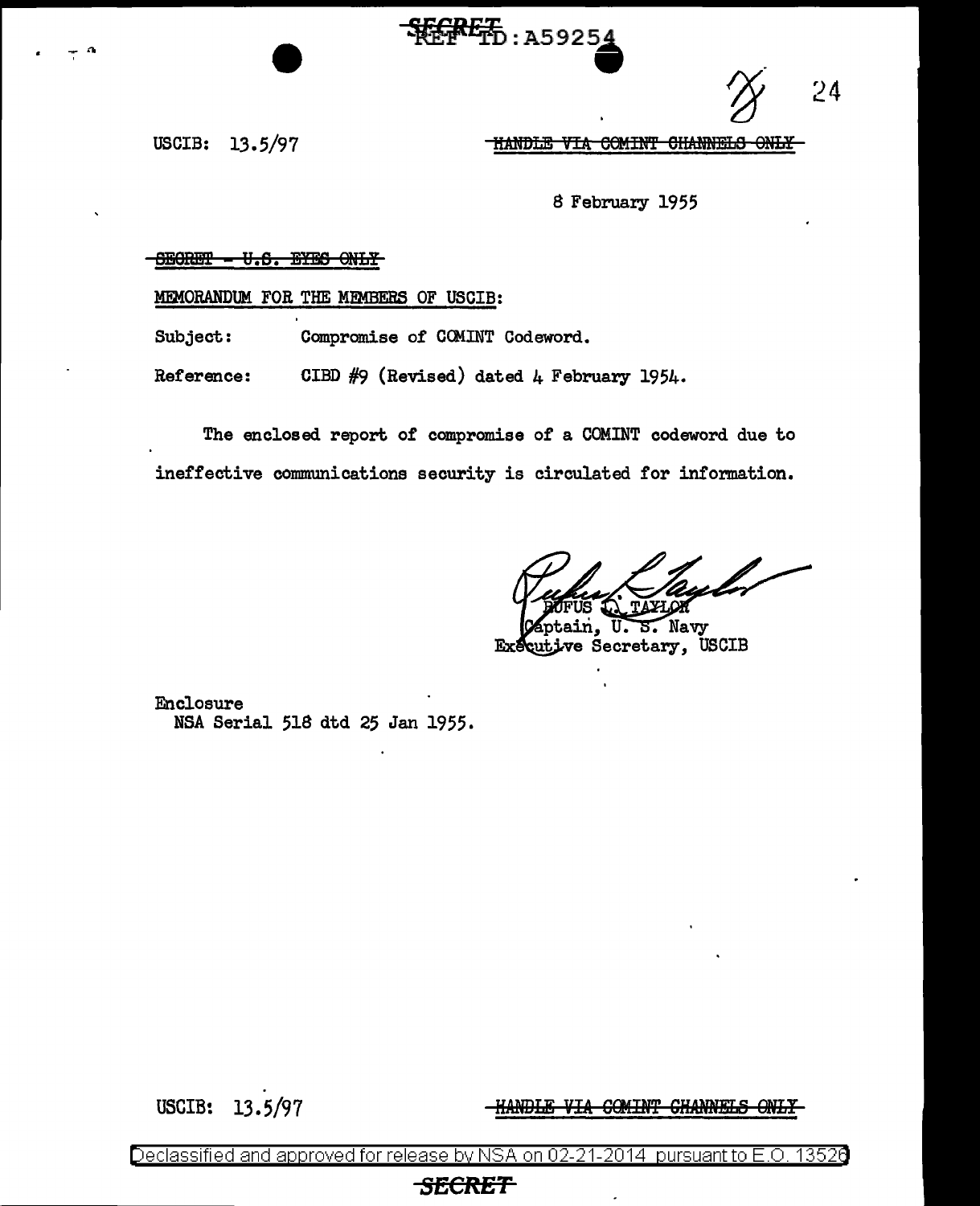NATIONAL SECURITY AGENCY WASHINGTON 25, D. C.

REF<sup>55</sup>6R559254

Serial: 518

25 JAN 1955

**- <del>OECRET</del>** 

 $\ddot{\phantom{2}}$ 

MEMORANDUM FOR THE EXECUTIVE SECRETARY, USCIB

SUBJECT: Compromise of Codeword

1. The incident described in the inclosure has been evaluated as constituting a compromise of the codeword involved.

2. In view, however, of the extreme unlikelihood that an additional report would produce any additional pertinent information, it is recommended that the final report normally required be waived in this case.

FOR THE DIRECTOR:

(SIGNED) D. M. AGNEW Captain, US Navy Deputy Chief of Staff

Incl: OP-922YB1 Ltr, Serial SY/0692-54, Subj: Codeword, possible compromise of, *30* Dec 54

Copy furnished: CNO (OP-92)

Enclosure with USCIB 13.5/97 dtd S Feb 1955.

## **SECRET**